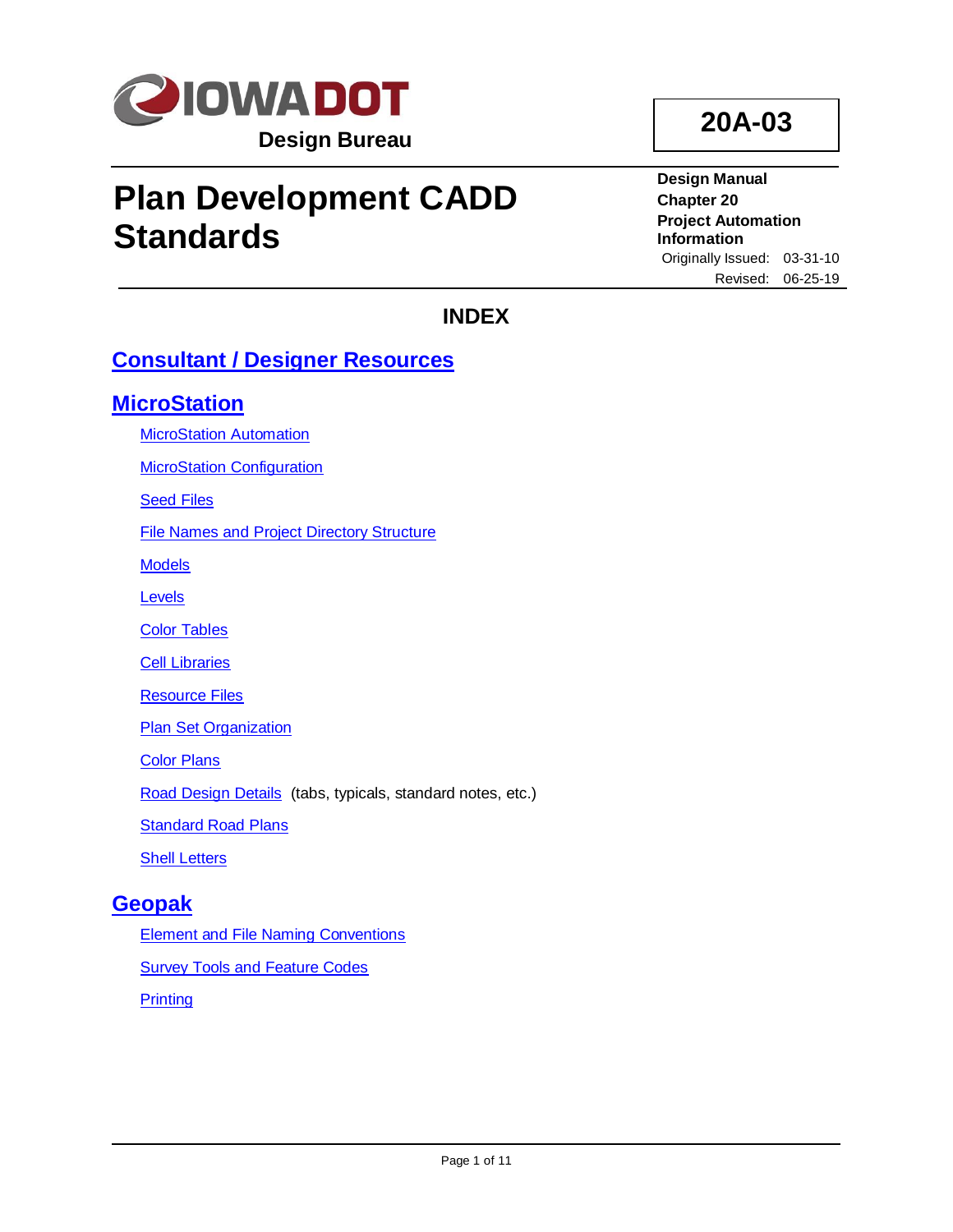# <span id="page-1-0"></span>**Consultant / Designer Resources**

The [Consultant / Designer Resources Home](../../projectdev/consultant-designer-resources-home) web page contains links for nearly all necessary Plan Preparation information. The remainder of this section is devoted to brief descriptions of separate Plan Preparation topics.

# <span id="page-1-2"></span><span id="page-1-1"></span>**MicroStation**

# **MicroStation Automation**

The Design Bureau presently uses Visual Basic and MicroStation VBA (Visual Basic for Applications) programming for MicroStation automation.

Most of the automation tools are launched from within the Geopak D&C Manager program. Geopak D&C was created as the primary drafting tool for Geopak, but it also serves as the command menu system for the Design Bureau. While it is possible to launch these tools directly from MicroStation and not from within the D&C Manager program, this is not recommended. Most of the automation tools are designed to assign an additional Geopak attribute to each of the drawn elements, which will not occur if not using D&C. While the D&C is definitely linked to the automation tools, it is available as a separate download on the Geopak portion of the Design Bureau website, since it may be updated on a different schedule than the automation tools.

- **MicroStation VBA** is **V**isual **B**asic for the MicroStation **A**pplication. Each macro is saved as a single compiled file with the file extension of *".MVBA"*. Because the file is compiled, it can only be edited by using the Visual Basic Editor found inside the MicroStation V8 program. The VBA macros are grouped into th[e All CADD Files \(Zip file\).](../openroads/OpenRoads.zip)
- **Visual Basic (VB)**, is a stand-alone programming language; therefore, VB programs are not run from within MicroStation. At this time, there are only a few VB programs that have been modified to run with MicroStation, but the number may increase over time. The VB programs are also grouped into the [All CADD Files \(Zip file\).](../openroads/OpenRoads.zip)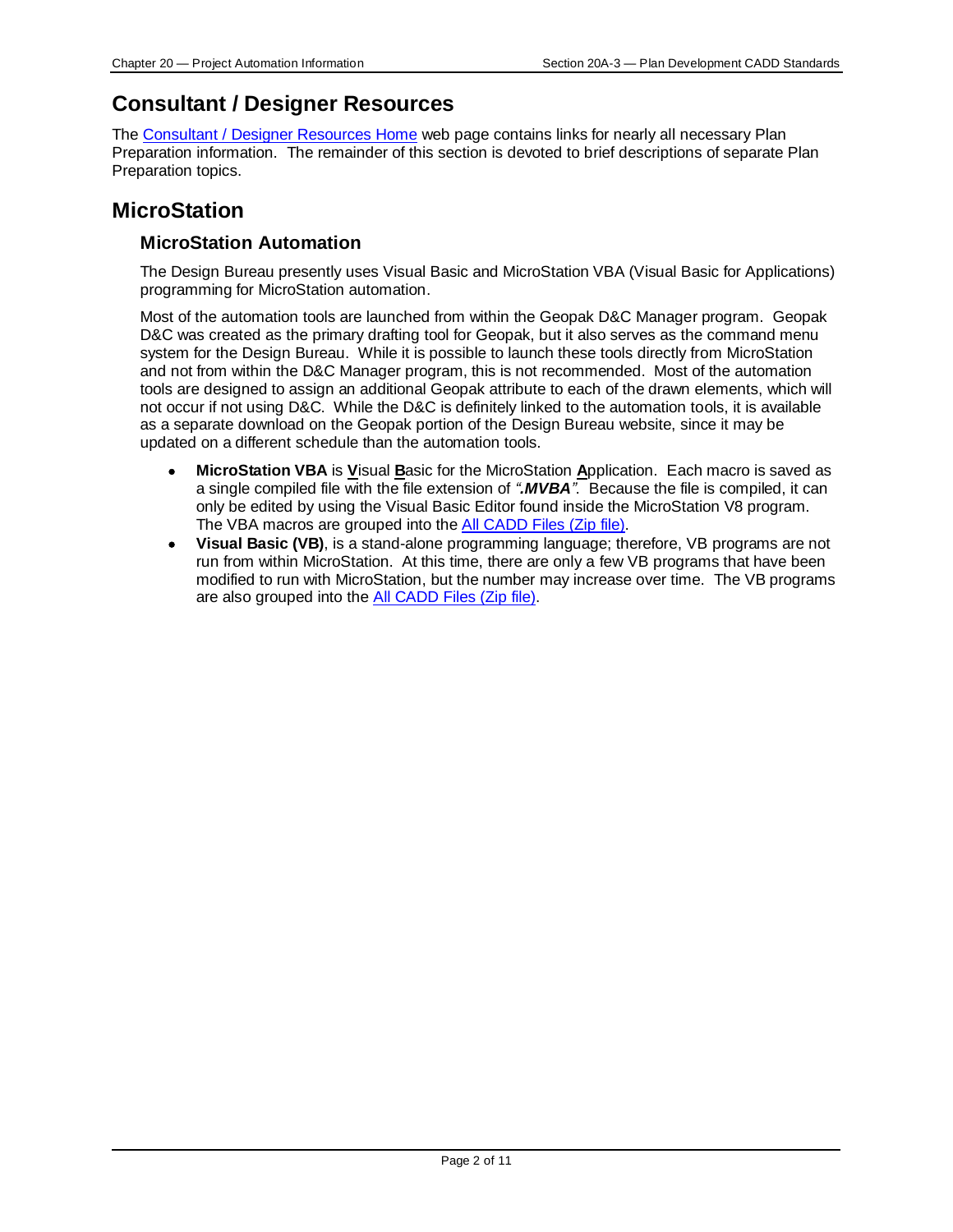# <span id="page-2-0"></span>**MicroStation Configuration**

A Zip file containing all configuration files can be downloaded from the [Design Bureau, Automation](../automation-tools)  [Tools](../automation-tools) web page. Everything needed for OpenRoads (SS4) should be included in this single download, including a word document that contains these instructions. Save the Zip file to your computer/network and extract the contents to a location on your computer/network. You will then need to navigate within the extracted files to ...\OpenRoads\IowaDOTStandards\RoadDesign\Config and open the **RoadDesignSS4.cfg** configuration file using Notepad.

|                                                           | « WebZipFiles > OpenRoads.zip > OpenRoads > IowaDOTStandards > RoadDesign > |                        | $-4$            | Search RoadDesign |       |        | م       |
|-----------------------------------------------------------|-----------------------------------------------------------------------------|------------------------|-----------------|-------------------|-------|--------|---------|
| <b>Extract all files</b><br>Organize $\blacktriangledown$ |                                                                             |                        |                 |                   | 988 ▼ | $\Box$ | $\odot$ |
| <b>X</b> Favorites                                        | Name                                                                        | Type                   | Compressed size | Password<br>Size  |       |        | Rati    |
| Desktop                                                   | Cells                                                                       | <b>File folder</b>     |                 |                   |       |        |         |
| <b>La</b> Downloads                                       | Cului Tables                                                                | <b>MIL-MENSION</b>     |                 |                   |       |        |         |
| <b>&amp;</b> OneDrive                                     | Config $\blacksquare$                                                       | File folder            |                 |                   |       |        |         |
| Recent Places                                             | <b>CorridorModeling</b>                                                     | File folder            |                 |                   |       |        |         |
|                                                           | <b>CrossSections</b>                                                        | <b>File folder</b>     |                 |                   |       |        |         |
| Libraries                                                 | <b>DCManager</b>                                                            | File folder            |                 |                   |       |        |         |
| Documents                                                 | <b>DGNLibs</b>                                                              | <b>File folder</b>     |                 |                   |       |        |         |
| A Music                                                   | Drainage                                                                    | <b>File folder</b>     |                 |                   |       |        |         |
| Pictures                                                  | EarthWork                                                                   | <b>File folder</b>     |                 |                   |       |        |         |
| <b>E</b> Videos                                           | FunctionKeyMenu                                                             | File folder            |                 |                   |       |        |         |
|                                                           | GeoTech                                                                     | File folder            |                 |                   |       |        |         |
| Computer                                                  | qINT                                                                        | File folder            |                 |                   |       |        |         |
| Local Disk (C:)                                           | <b>Instructional Documents</b>                                              | File folder            |                 |                   |       |        |         |
| thamski (\\ntdfs\HomeFolde                                | Labeler                                                                     | File folder            |                 |                   |       |        |         |
| u (\\dot.int.lan\atscore) (U:)                            | Plotting                                                                    | File folder            |                 |                   |       |        |         |
| (W:) (W)DataStor (\\ntdfs) (W:)                           | <b>Profiles</b>                                                             | <b>File folder</b>     |                 |                   |       |        |         |
| atscore (\\dot.int.lan) (Z:)                              | Programming                                                                 | File folder            |                 |                   |       |        |         |
|                                                           | RoadDesignDetails                                                           | <b>File folder</b>     |                 |                   |       |        |         |
| <b>Gu</b> Network                                         | <b>SeedFiles</b>                                                            | File folder            |                 |                   |       |        |         |
|                                                           | <b>SettingsFiles</b>                                                        | <b>File folder</b>     |                 |                   |       |        |         |
|                                                           | Sheeting                                                                    | File folder            |                 |                   |       |        |         |
|                                                           | <b>SMDFiles</b>                                                             | <b>File folder</b>     |                 |                   |       |        |         |
|                                                           | <b>SUE</b>                                                                  | <b>File folder</b>     |                 |                   |       |        |         |
|                                                           | Superelevation                                                              | File folder            |                 |                   |       |        |         |
|                                                           | Survey                                                                      | <b>File folder</b>     |                 |                   |       |        |         |
|                                                           | <b>Tables</b>                                                               | File folder            |                 |                   |       |        |         |
|                                                           | XSLStyleSheets                                                              | <b>File folder</b>     |                 |                   |       |        |         |
|                                                           | desktop.ini                                                                 | Configuration settings | 1 KB            | No                |       | 1 KB   | 0%      |
|                                                           | $\blacktriangleleft$                                                        | m,                     |                 |                   |       |        | k       |
| Config Date modified: 11/29/2016 2:19 PM                  | Type: File folder                                                           |                        |                 |                   |       |        |         |

Change the locations called out in variables MSAGENCY & MSDESIGN to be where you extracted the contents of the zip file to your network/computer. Forward slashes "/" must be used.



After these have been changed, save the file and close it. Last, configure MicroStation/Geopak properly to include the RoadDesignSS4.cfg file within your external system to use the Iowa DOT SS4 workspace.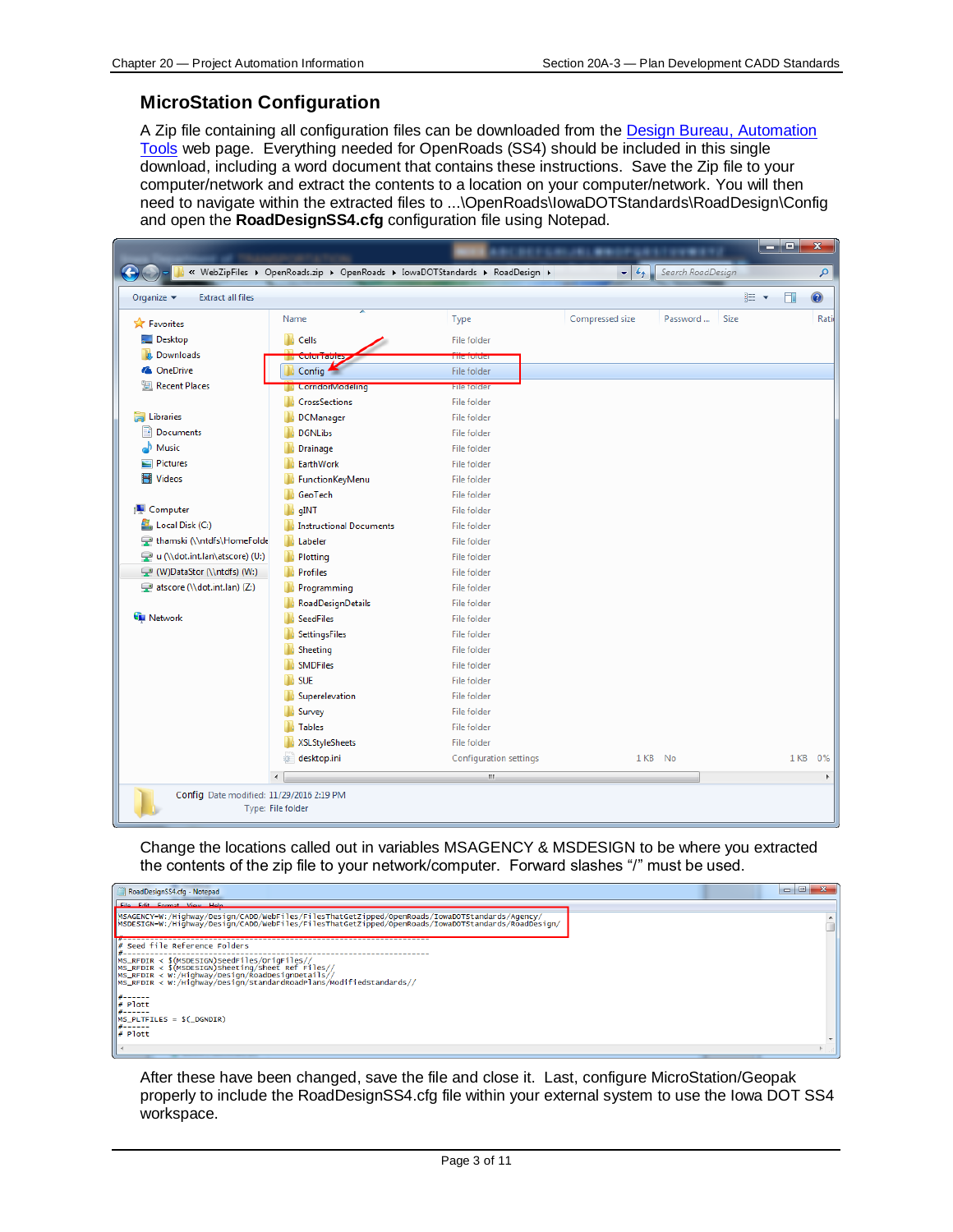# <span id="page-3-0"></span>**Seed Files**

The concept of a Seed File is similar to that of a pre-made Shell Letter in that much of the file setup work has been done in advance. In the case of the Seed File, the initial file settings have been preset and many of the commonly used graphic files or text files have already been referenced (attached), scaled, rotated, and located as necessary. When new files are needed, the CopySeed program will use the Seed Files. For additional information, see Section [21C-54.](21C-54.pdf)

Often, a Seed File contains no active elements and is merely a collection of several attached reference files. Many Seed Files contain references of other files containing the original graphic elements, such as a file containing an original sheet border drawing. One sheet border file may be attached to thousands of other files that were created by copying a seed file that has the border file attached. The "seed file associated" files containing the original graphics are generally named with the letters "**Orig**" within the file name, such as **dsnOrigEng.border**. The parts of this file name are "**dsn**" for the Design Bureau, "**Orig**" for original graphics file, "**Eng**" for English file, and ".border" as a file extension brief explanation of what is contained in the file. The Seed Files are named with the word "**Seed**" in the filename. The name of the English Seed File for the "**A**" series sheets is "**dsnSeedEng.A**". For a complete list of **Seed files** and **Orig files**, see Section [20B-1.](20B-01.pdf)

## <span id="page-3-1"></span>**File Names and Project Directory Structure**

The Design File Naming convention "CCRRRPPPGGG" refers to the 2 digit **C**ounty, 3 digit **R**oute, the 3 digit project **P**arenthesis number assigned to the project, and the 3 digit **G**eographic coordinate system (see to Section [20B-45\)](20B-45.pdf). For example, per this naming convention, a project number of *NHSX-163-1(062)--3H-77*, IArcs zone 8, would have file names beginning with *77163062Z08*. For sheet files. This number is to be followed by the sheet series designation, such as \_*A, \_B, \_C*, etc. If the series contains multiple files, the sheet letter is to be followed by the first sheet number that file contains. For example, in the file SHT\_*77163062Z08\_K07.dgn,* the first sheet is *K.7*. All working cross section files are to start with the prefix *XS\_*.

Section [20B-71](20B-71.pdf) provides a listing and descriptions of all files created by the Design Bureau, including those created using the **CopySeed** program. This section also contains descriptions of files created by other offices. Section [20D-101](20D-101.pdf) provides information on file naming conventions for OpenRoads files.

For additional information on naming files and the Project Directory folder structure, see Sections [20A-1](20A-01.pdf) and [20B-71.](20B-71.pdf)

## <span id="page-3-2"></span>**Models**

Simply stated, a Model is a file within a file, and a file can contain any number of models. The Design Bureau does not use multi-model files; instead, each model will now be contained within its own file. Each model (within any given file) has a unique name and has its own drawing properties such as resolution, scale, etc.

For additional information on creating new files and file naming, see Section [20A-1.](20A-01.pdf)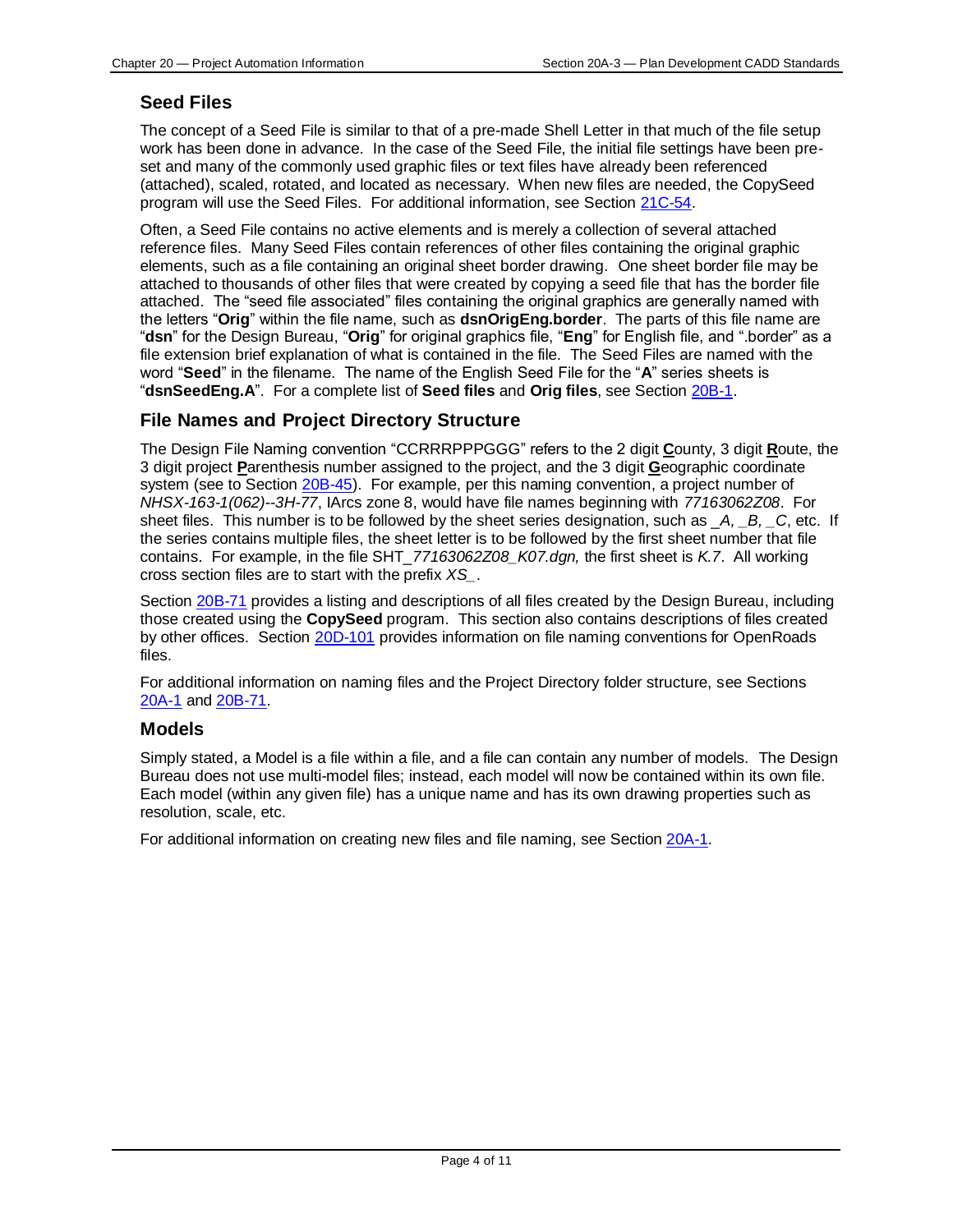### <span id="page-4-0"></span>**Levels**

The Design Bureau presently has over 500 Roadway Design levels, nearly 200 Photogrammetry/Survey levels, and about 100 levels for Soils. The Offices of Bridges & Structures, Right of Way, and others, have their own sets of levels.

MicroStation has the ability to create levels in one MicroStation file, and then call on that file from a different file to have it act as a level library. This allows the standardization of a set of levels that everyone can use to get consistent results.

MicroStation can read several different level libraries at the same time, and make all the resulting levels available to a graphics file at the same time. This is possible so long as none of the level library files use the same level numbers. The DOT has chosen to approach leveling on an office-by-office basis, with specific level number ranges being assigned to each office, as shown at the right. Each office develops and maintains its own level libraries. The level library files are then stored in one common location in ProjectWise so they are all available to the entire agency. The file named **DesignLevels.dgnlib** is the level library for the Design Bureau**.** Within the Design Bureau, the level naming convention has been structured into groups or disciplines, each with a three-letter prefix unique to that group. Examples: "dsn" for Design, "pho" for Photogrammetry, and "sol" for Soils levels. Within

| <b>Office</b>                      | <b>Level Range</b> |
|------------------------------------|--------------------|
| <b>Bridges &amp; Structures</b>    | 1000-1250          |
| Construction                       | 1500-1750          |
| Design                             | 2000-2499          |
| Photogrammetry                     | 2500-2699          |
| <b>Soils</b>                       | 2700-2849          |
| Standards                          | 2850-2999          |
| <b>District Design</b>             | 3000-3250          |
| <b>ROW Design</b>                  | 4000-4499          |
| <b>Row Condemnation</b>            | 4500-4600          |
| <b>Traffic Engineering</b>         | 5000-5499          |
| <b>Traffic Tech</b>                | 5500-5549          |
| Engineering Operations Techs (EOT) | 6000-6199          |
| <b>OLE Hearing</b>                 | 6200-6300          |
| <b>OLE Wetlands</b>                | 7000-7199          |
| <b>OLE Cultural</b>                | 7300-7350          |
| TransData                          | 7500-7999          |
| <b>Systems Planning</b>            |                    |

these groups, there are additional prefix naming conventions, as listed below. A summary of the approximate Design level number ranges and associated names is shown below. The following level list may be revised at any time without changes to this document.

| General<br>Level No.<br>Range                 | <b>Level Naming Scheme</b>                                                                                                                                                                                                                                                                   | <b>Total</b><br><b>Levels</b><br><b>Available</b> |
|-----------------------------------------------|----------------------------------------------------------------------------------------------------------------------------------------------------------------------------------------------------------------------------------------------------------------------------------------------|---------------------------------------------------|
| $2000 - 2224$<br>2256 & 2286<br>$2850 - 3022$ | dsnLevelName (general)<br>(All dsn levels except those listed below) including groups such as:<br>dsnAutoturn, dsnCells, dsnInDGN, dsnIntake, dsnMass,<br>dsnPaint, dsnPattern, dsnPavementShapes, dsnProfile,<br>dsnPubHear, dsnShading, dsnShtPort, dsnShtPlot, dsnStd,<br>dsn3D, and more | 500                                               |
| 2250 - 2299<br>2888 - 2890                    | dsnTextLevelName                                                                                                                                                                                                                                                                             | > 50 levels                                       |
| $2375 - 2480$<br>and 2887                     | dsnXsLevelName                                                                                                                                                                                                                                                                               | $> 105$ levels                                    |
| $2500 - 2689$                                 | phoLevelName<br>Includes groups such as:<br>phoAlignment, phoTxt, phoUtl, phoEdge, phoFence, and more                                                                                                                                                                                        | 190 levels                                        |
| $2695 - 2849$                                 | soll evelName<br>Includes groups such as: solBorrow, solCells, solPattern, solText,<br>solXS, and more                                                                                                                                                                                       | 155 levels                                        |
| 15001-15715                                   | surLevleName<br>Includes groups such as: surAlignment, sur Txt, sur Utl, surEdge,<br>sur Fence, and more                                                                                                                                                                                     | >330 levels                                       |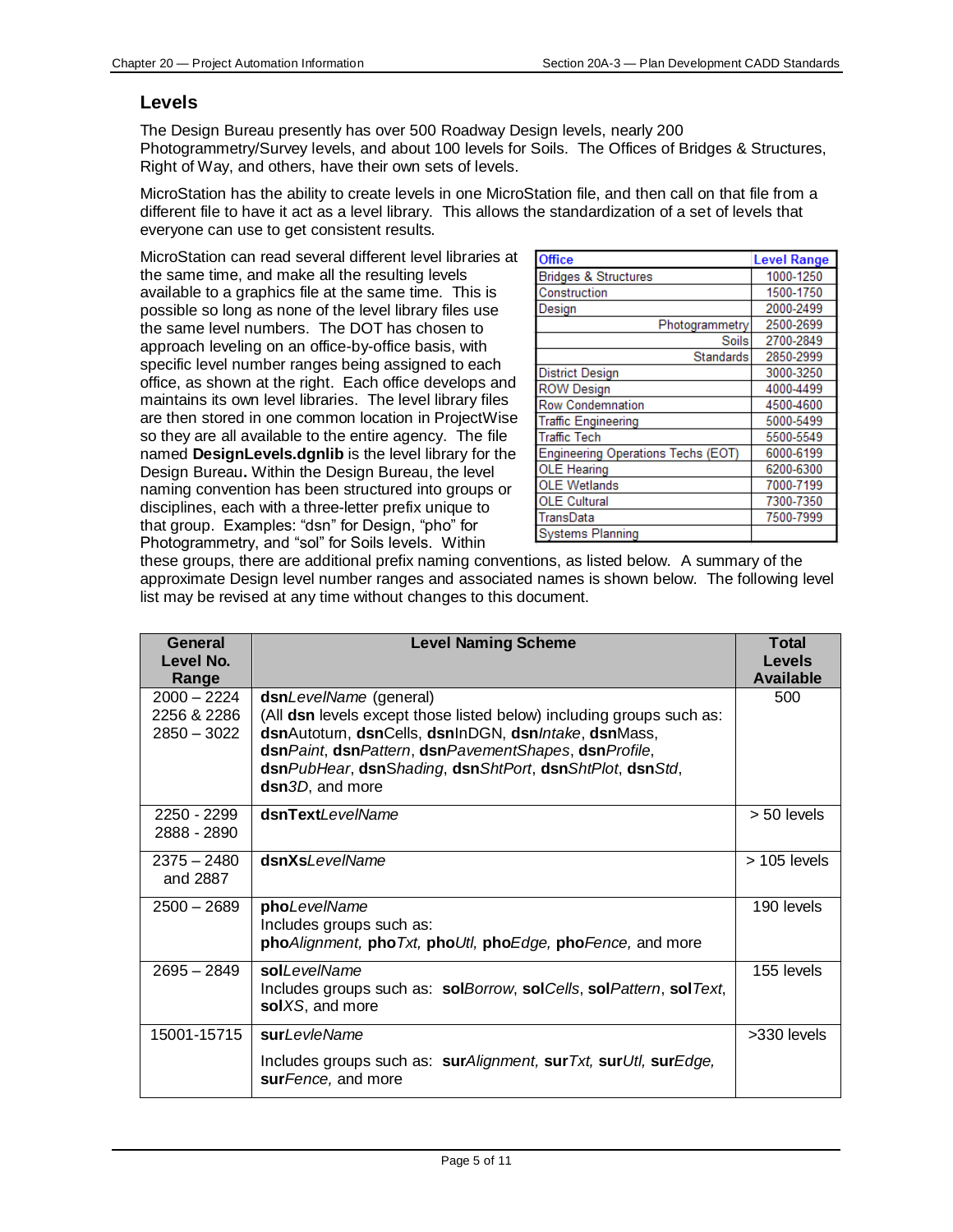**Design Levels (dsn)** – The largest group of Design levels is devoted to general design items used by several groups (Design squads, Geometrics, Roadside Development, Methods, etc.) The five main divisions within this group are:

- **dsn***LevelName* (such as **dsnSideWalk**) Design items that appear in the plan or profile portion of a plan sheet. This group also includes a few miscellaneous sheeting and specialty levels. The plan sheet items are drawn at real world coordinates and rotations, so they are not rotation dependent, such as text elements would be.
- **dsnInDgn***LevelName* (such as **dsnInDgnROWProp**) Geopak InDGN elements that Geopak criteria refers to when drawing cross sections. These levels are now obsolete and should no longer be used moving forward using OpenRoads.
- **dsnText***LevelName* (such as **dsnTextCulvertProp**) Text elements describing roadway items that will appear in the plan or profile portion of a sheet. These elements are affected by scale and rotation, which is why they are in a separate level group.
- **dsnXs***LevelName* (such as **dsnXSDitchBottom**) Roadway information on the Geopak roadway cross sections.
- **dsnStd***LevelName* (such as **dsnStdDimension**) Levels used by the Methods section to create the Road Standards.
- **dsnEc***LevelName* (such as **dsnEcSiltFence**) Levels used by the Roadside section to create the R series of sheets.
- **dsn3dD***LevelName* (such as **dsn3DPavementTop**) Levels used when generating corridors. Automatically assigned based on element and point names.

**Photogrammetry/Survey Levels (pho/sur)** – These levels are used by the Photogrammetry and Survey sections to create what are traditionally known as the "pho" and "sur" files. These files contain all the existing topography, as well as contours and existing utility information. PHO levels appear color 3 (green) and SUR levels appear color 10 (light green) in ustation, this implies the difference in accuracy of the topographic features. Both PHO and SUR will plot as color 3 (Green) with the appropriate pen tables/print settings. The main divisions within these groups are:

- **pho***LevelName* (such as **phoEdgeDraw**) **sur***LevelName* **–** (such as **surEdgeRoadPaved**) Existing roadway items that appear in the plan portion of a sheet. Usually, these items are drawn at real-world coordinates and rotations, so they are not rotation dependent like text elements may be.
- **phoTxt***LevelName* (such as **phoTxtEntrance**) **surTxt***LevelName* **–** (such as **surTxtDrainage**) Text elements describing existing roadway items that will appear in the plan portion of a sheet. These elements are affected by scale and rotation, which is why they are in a separate level division.
- **phoUtl***LevelName* (such as **phoUtilElectric1**) **surUtl***LevelName* **–** (such as **surUtlElectric1**) Existing utility lines. There is a level available for each utility encountered on a project, so a single utility or a group of utilities can be isolated in a drawing as needed.

**Note:** Section [20B-51.](20B-51.pdf)has more information regarding Preliminary Survey and Photogrammetry files and folders.

**Soils Levels (sol)** – This group of levels is used by the Soils Design section to create the collection of soils files. These files contain all the existing soils information and the proposed treatments and designs. The three main divisions within this group are:

- **sol***LevelName* (such as **SolSubdrain**) Soils roadway items that appear in the plan or profile portion of a sheet. Usually, these items are drawn at real world coordinates and rotations, so they are not rotation dependent like text elements may be.
- **solText***LevelName* (such as **SolTextBoring**) These are text elements describing soils roadway items that will appear in the plan or profile portion of a sheet. These elements are affected by scale and rotation, which is why they are in a separate level division.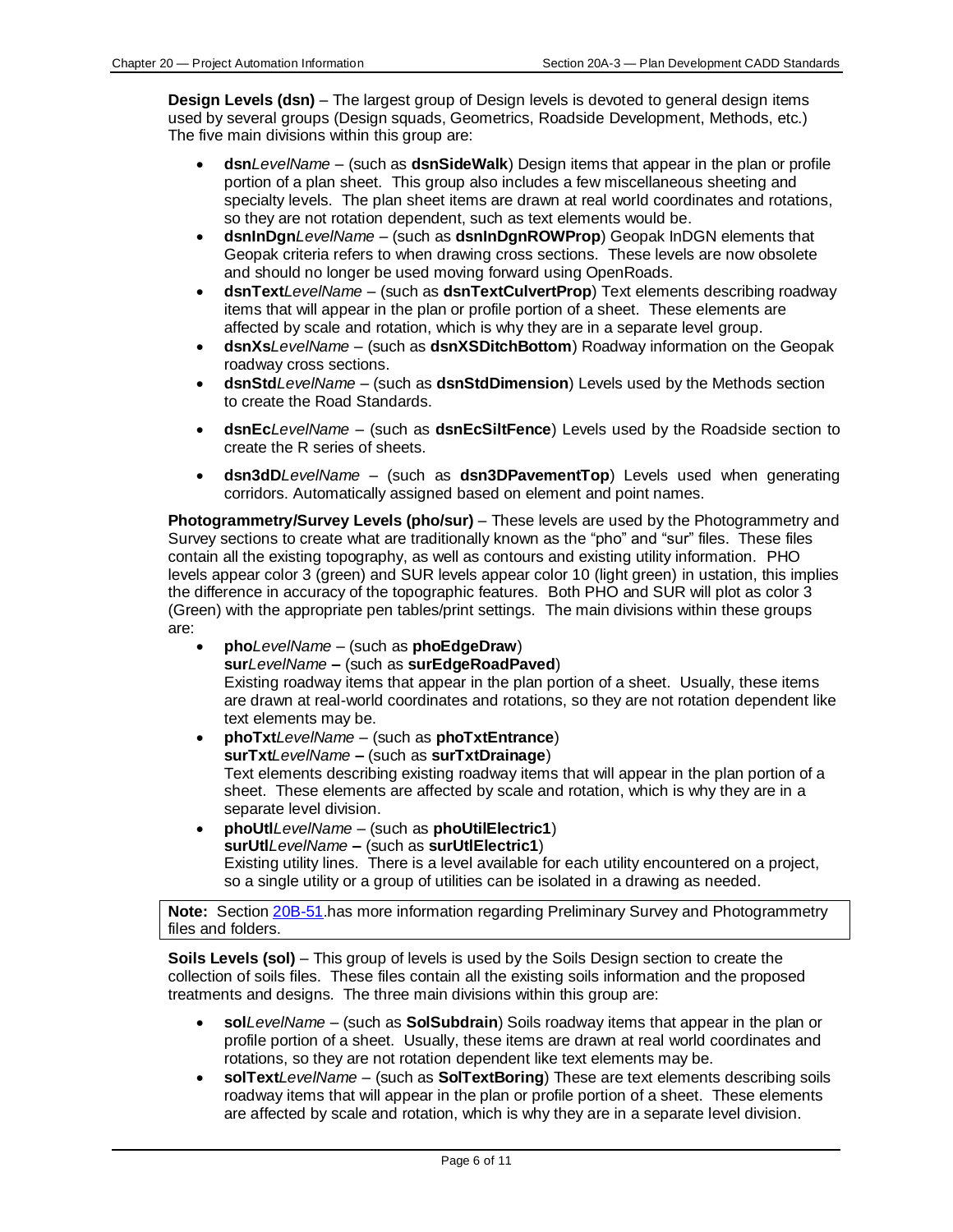• **solXs***LevelName* – (such as **SolXsCl10LayorCustomLine**) These levels are used in drawing soils information on Geopak cross sections.

# <span id="page-6-0"></span>**Color Tables**

The graphical representation of MicroStation color tables (see below) is used to correlate the visual color display and the RGB color values with the assigned color table number. The **hwyclr.tbl** is the one standard color table used by the Iowa DOT Highway Division for colored products.

The **DesignBW.ctb** (Black & White) color table is used for printing non-color products. The eye can only easily differentiate the color of elements placed using the top row of the hwyclr.tbl color table. Therefore, the **hwyclr\_overrides.tbl** is used to either visualize or plot products as they would appear in the final color plan PDF files.



The hwyclr\_overrides.tbl color table will override the colors used when placing elements with the hwyclr.tbl. This will cause the elements that were placed using the colors from hwyclr.tbl rows 2, 3, and 4 (and also the other white rows, excluding the grayscale colors on the left), to view or plot as if placed with color 0 (which is white on a black background or black on a white background). Example: This would allow using the "yellow, color 20" (in row two of the hwyclr.tbl color table) for a yellow display on the computer monitor, and then cause it to print as black (just like color "0") by printing with the hwyclr\_overrides.tbl color table.

The **hwyclr.tbl** is used for all MicroStation files. For additional information, see Section [1D-15.](01d-15.pdf)

Even though the hwyclr.tbl file is the only color table accepted for use for MicroStation display purposes in Design, different offices within the Highway Division may use various other color tables to obtain specific desired printing results. Additional details of color tables for printing purposes are included in Section[s 21E-1,](21E-01.pdf) [21E-3,](21E-03.pdf) an[d 21E-4.](21E-04.pdf)

## <span id="page-6-1"></span>**Cell Libraries**

- **Cell Library Names** The cell libraries have been renamed and condensed into topic groupings to better organize their contents. The cell libraries that currently exist are:
	- o **dsnDrainage.cel** Contains cells configured to be used with the Geopak Drainage software program.
	- o **dsnEC\_Patterns.cel** Contains shading patterns for placement of erosion control measures.
	- o **dsnErosionControl.cel** Contains detailed graphics for erosion control measures.
	- o **dsnGuardrail.cel** Contains detailed graphics of various guardrail sections.
	- o **dsnMethods.cel** Contains cells used by the Design Methods Section for creating Standard Road Plans and Road Design Details.
	- o **dsnPatterns.cel** Contains shading patterns for creating Standard Road Plans and Road Design Details.
	- o **dsnPavementMarkings.cel & trfeng-PAVEMENT\_MARKINGS.cel** Contains pavement marking symbols that coincide with the pavement marking tabulation.
	- o **dsnPhoto.cel** Contains cells used by the Photogrammetry Section for creating existing topographic files.
	- o **dsnPhoto\_SS4.cel** Contains cells used by the Survey Sections for creating existing topographical 2D files that utilize line style scale for scalability.
	- o **dsnPLNapron1X1\_English.cel** Contains roadway pipe apron plan view cells.
	- o **dsnPubHearing.cel** Contains legend and highway symbol cells for Public Information Meeting displays.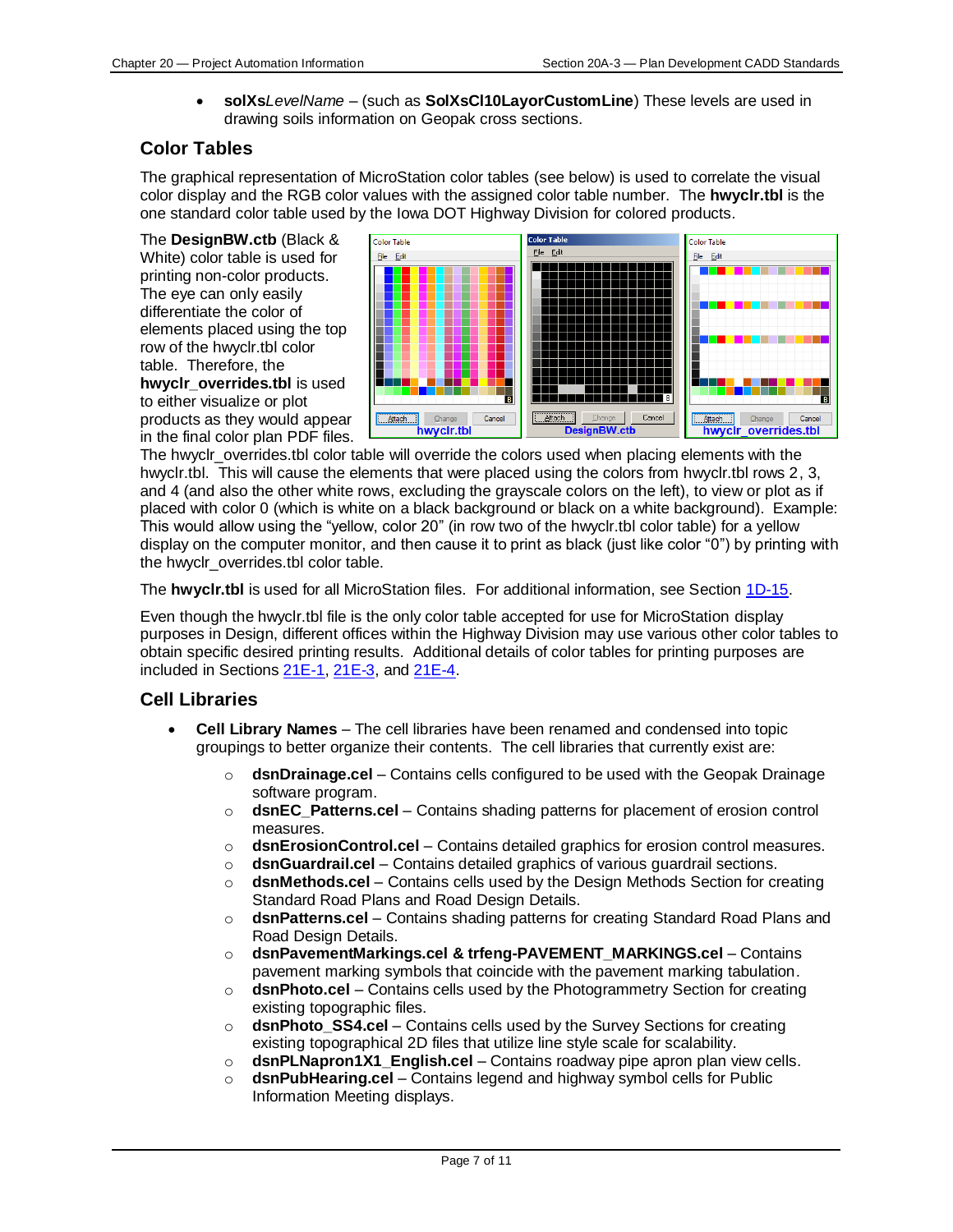- o **dsnRoad.cel** Cells in this library are used by the design sections for creating general purpose roadway design sheets. Also contains annotation cells used by the D&C Manager tools.
- o **dsnSeals.cel** Contains cells that are only used by the Design Bureau for placing seals on final plan submittals.
- o **dsnSignatures.cel** Contains cells that are only used by the Design Bureau for placing signatures on final plan submittals.
- o **dsnSoils.cel** Contains cells that are used by the Soils Design section for creating Soils Information sheets.
- o **dsnSUDA.cel** Contains detailed 3D cells of the DR and SW series of standard road plans.
- o **dsnSurvey2D.cel –** Contains cells used by the Survey Sections for creating existing topographical 2D files.
- o **dsnSurvey3D.cel – C**ontains cells used by the Survey Sections for creating existing topographical 3D files.
- o **dsnSurveyAC\_2D.cel –** Contains cells used by the Survey Sections for creating existing topographical 2D files that utilize line style scale for scalability.
- o **dsnTrafficControl.cel –** Contains detailed cells that are used in creating traffic control [J sheets.](01F-10.pdf)
- o **dsnUtilityCells.cel –** Contains cells that are used to draw Utility Symbols using the GEOPAK Ancillary Features tool. <21B-23.pdf>
- o **dsnXSapron1X1\_English\_Ent.cel –** Contains English entrance pipe apron XS cells.
- o **dsnXSapron1X1\_English\_RD.cel –** Contains English roadway pipe apron XS cells.
- o **IaDOT\_SUE\_brghdwl\_001.cel –** Contains detailed 3D standardized reinforced concrete box headwall cells.
- o **Iowa Utility Structures.cel –** Contains detailed 3D cells of the DR and SW standard road plan series. Used by SUDA/SUE tools. **This cell library is for testing purposes only.**
- o **trfeng-PAVEMENT\_MARKINGS.cel –** Contains detailed cells of pavement marking symbols that coincide with the pavement marking tabulation.

**Cell Library Resolution** – All cell file models have a resolution of either 10,000 per Survey Foot or 10,000 per Meter. For cells to be placed at the correct size in any file and model with any resolution, the "True Scale" place cell option should be checked ON,  $(\boxtimes)$ , in the Place Cell Tools Settings dialog, (as shown by the red arrow at the right). The "True Scale" setting is automatically turned on when any Place Cell program is run from the Geopak D&C Manager.

> • **Cell Library Leveling** – All recent cells have been created on the named level dsnCellElements. All D&C Manager Place Cell programs turn on the "Relative" Place Cell option, (as located by the blue arrow, above), so cells will be placed on the active level, which has also been set by the D&C Manager Place Cell program.

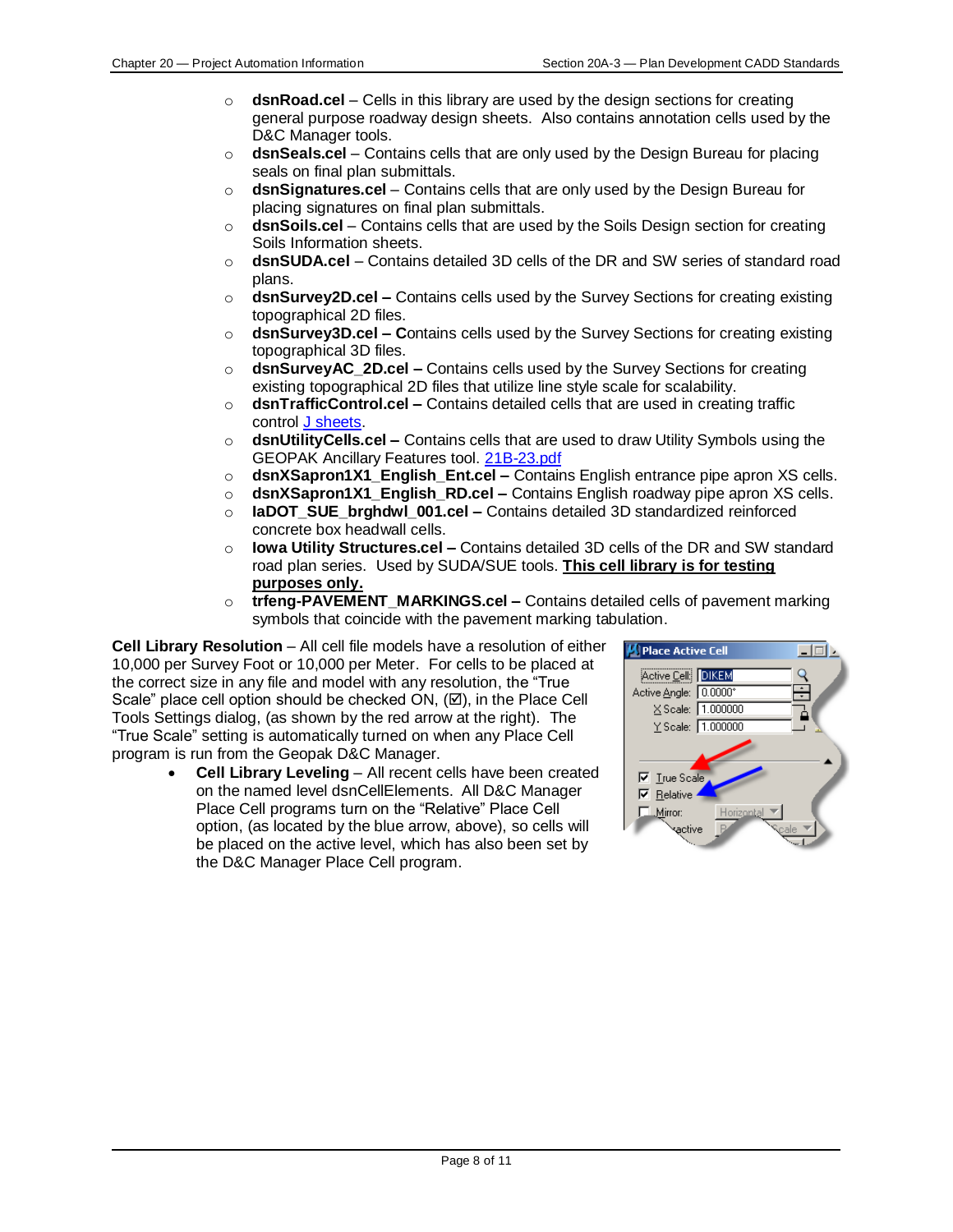# <span id="page-8-0"></span>**Resource Files**

 $\langle \pmb{V} \rangle$ 

The Iowa DOT Highway Division currently uses two MicroStation Line Style resource files. AnnotationLinestyles.rsc will be used moving forward with SS4, and NonAnnotationLinestyl.rsc will be used with legacy projects that are being finished in the transition period. The line style resource files contain all the custom line styles that are available for use in a MicroStation file. Each custom line style is defined by a custom line style name. A single Font resource file, named idotfont.rsc, is used. The font resource file contains all of the fonts that can be used in a MicroStation file and each font is defined by a font number and a font name. Due to pre-set MicroStation variable definitions, these resource files are automatically accessed when MicroStation is initiated.

Do not modify any of the resource files without the approval of the Design Bureau. The AnnotationLineStyles.rsc, NonAnnotationLinestyles.rsc, and idotfont.rsc resource files must be used on Iowa DOT roadway projects.

#### **Specifying Cell Names without Specifying Cell Library**

If the full file paths to all cell library locations are included in the definition of the MicroStation variable MS CELLLIST, all cells will be located automatically by entering the cell name only, without entering the specific file path. For all cells in the MS\_CELLLIST path to display in the Cell Library dialog, the "Display All Cells in Path" option (in the Cell Library dialog) must be checked on  $(\boxtimes)$ , as shown to the right.

| $\vert\!\vert\!\vert\!\vert$ Cell Library: [NONE] |                           |     |  |
|---------------------------------------------------|---------------------------|-----|--|
| File                                              |                           |     |  |
| Use Shared Cells                                  | Display All Cells In Path |     |  |
| Name                                              | Description               | vpe |  |
| <b>DEFAULT</b>                                    | Master Model - DEFAULT    | Gmh |  |

# <span id="page-8-1"></span>**Plan Set Organization**

The final plan sheet CADD file name extension will be "**.dgn**" with a prefix of SHT\_, for example SHT\_CCRRRPPPGGGS##.dgn, where CC refers to the 2-digit **C**ounty, RRR refers to the 3-digit **R**oute, PPP refers to the 3-digit project **P**arenthesis number assigned to the project, GGG refers to the corresponding iaRCS zone, and S## refers to the **S**heet Number, such as SHT\_97029028Z08B01.dgn for the first "B" sheet file. Each plan sheet file can contain several sheets. If a second file is required, the numbering sequence the first sheet number contained in that file will be used, such as the next file starts with sheet 7, it would be SHT\_97029028Z08B07.dgn.

The non-Plan/Profile type sheet files, such as A, B, G, J, U, etc., will normally contain up to 20 sheets per file in a horizontal row, but 20 sheets are not required. The first "B" file may contain the first five sheets, and the next one may contain the next seven sheets. The cross section (XS) sheet files may contain up to 100 sheets in five horizontal rows of 20 each. However, each XS sheet file is associated with a specific Geopak horizontal alignment, so a file may contain only a few sheets, or many. The Plan/Profile type of sheet file is also associated with a specific Geopak horizontal alignment and may contain only a few or many sheets per file.

The plan is organized alphabetically, with the "A" sheets first, followed by the B's, C's, etc. For complete details, see Section [1E-2.](01E-02.pdf)

For additional information on naming files and the Project Directory folder structure, see Sections [20A-1,](20A-01.pdf) [20B-71,](20B-71.pdf) and [20D-101.](20D-101.pdf)

## <span id="page-8-2"></span>**Color Plans**

For details on Color Plans, see Design Manual Sections [21E-4](21E-04.pdf) and [21E-3.](21E-03.pdf)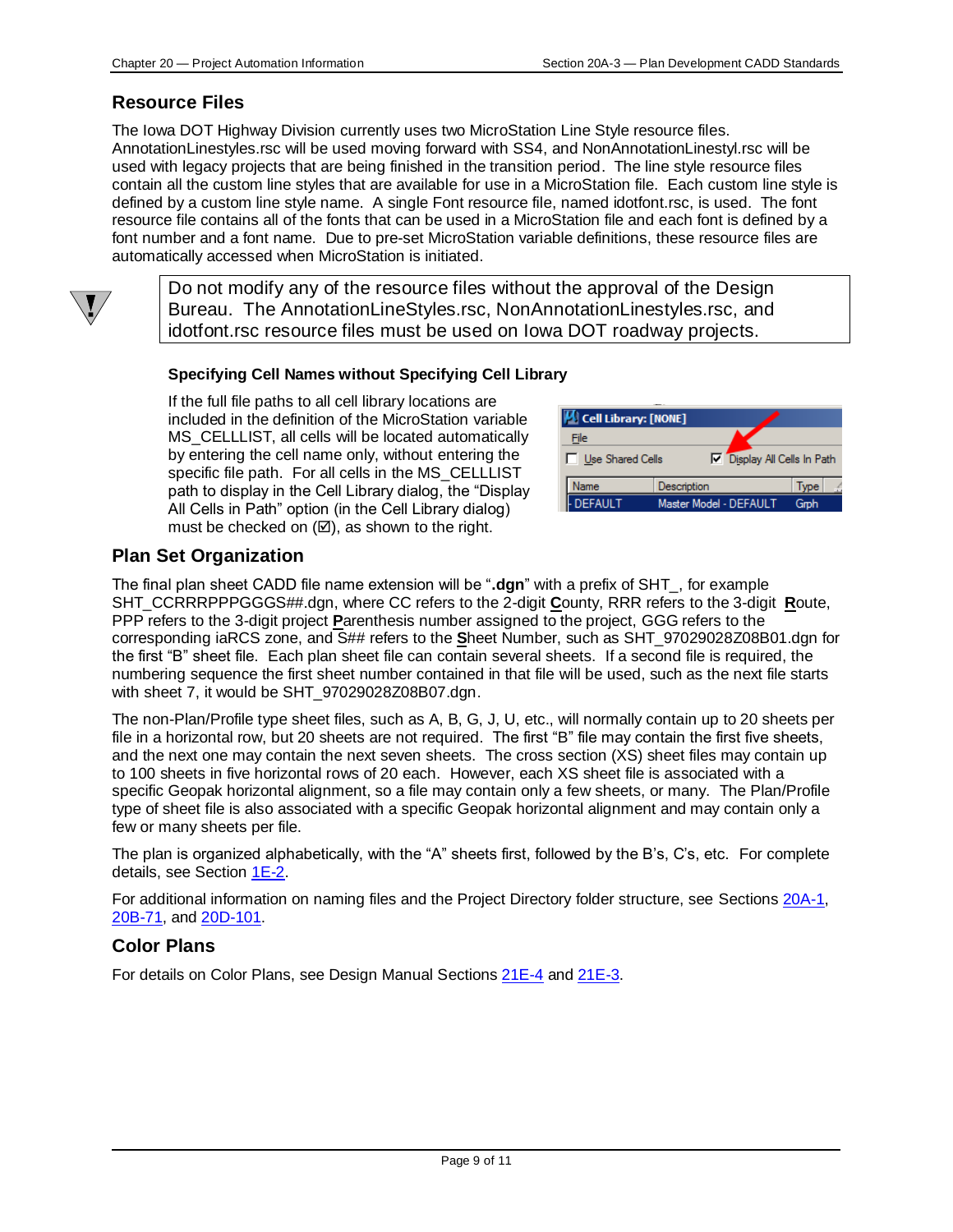# <span id="page-9-0"></span>**Road Design Details**

Road Design Details are a collection of standard drawings (commonly referred to as the "Green Book") developed to aid designers in the development of detailed design plans for Interstate and Primary road construction in the State of Iowa. These details are not intended to cover all design situations. When specific design problems require special solutions, the typical sections and design details may be modified. For guidelines on modifying Road Design Details refer to Section [1E-4.](01e-04.pdf) On the [Road Design](../road-design-details)  [Details](../road-design-details) web site, the downloadable file links are available in PDF, DGN (MicroStation), and xlsm (Excel) format. The PDF files are available for immediate viewing, but the MicroStation and Excel versions must be downloaded for viewing or use. Some of the PDF files may contain several design details resembling a layout page in a book, while other PDFs may contain only one detail.

The ten types of road design details are:

- o **[100's](../100s)** Design and Tabulation Forms
- o **[200's](../200s)** Standard Notations
- o **[500's](../500s)** Design Detail Sheets
	- [Typical Components](../TypicalComponents)
		- [Grading Typicals](../GradingTypicals)
		- **[Detour Typicals](../DetourTypicals)**
- o **[2000's](../2000s)** Roadway Typical Sections and Drawings
- o **[3000's](../3000s)** Multilane Paving
- o **[4000's](../4000s)** Roadway Ditches
- o **[6000's](../6000s)** Curbs
- o **[7000's](../7000s)** Paving and Reconstruction
- o **[8000's](../8000s)** Median Crossings, Guardrail, Barriers and Earthwork
- o **[9000's](../9000s)** Pavement Markings

Individual topics or the entire book can be downloaded online. Each MicroStation Detail file may contain as few as 5 models, up to possibly 25-30 models for separate tabs, typicals, standard notes, etc.

### See Section [20J-61](20J-61.pdf) for additional Calc File information.

Each model contains a single unique drawing for use as a baseline in plan sets. The model names match the name of the Design Detail contained within the model, the extension contains the month and year the drawing was last revised. The model named *e0101-16.1009* would indicate the last revision was in 10/09 (October 2009*)*. The Design Detail drawings have each been drawn to be easily be placed in sheet file as cells.

All Design Detail files are maintained by the Design Bureau Methods Section. The files are no longer available in a printed book form and must be downloaded for external use. Internal use is through the cell libraries.

## <span id="page-9-1"></span>**Standard Road Plans**

Standard Road Plan drawings have been developed to show standardized design features, construction methods, and approved materials to be used in design plans for Interstate, primary, and secondary road construction in the State of Iowa. On th[e Standard Road Plans](../Standard-road-plans) web site, you can download either the entire book or individual standards. Refer to Section [1E-5](01e-05.pdf) for guidelines on modifying Standard Road Plans.

## <span id="page-9-2"></span>**Shell Letters**

The [Shell Letters](../Shell-letters) web site contains many example letters for use during the various Design events, for Plan Revisions, etc.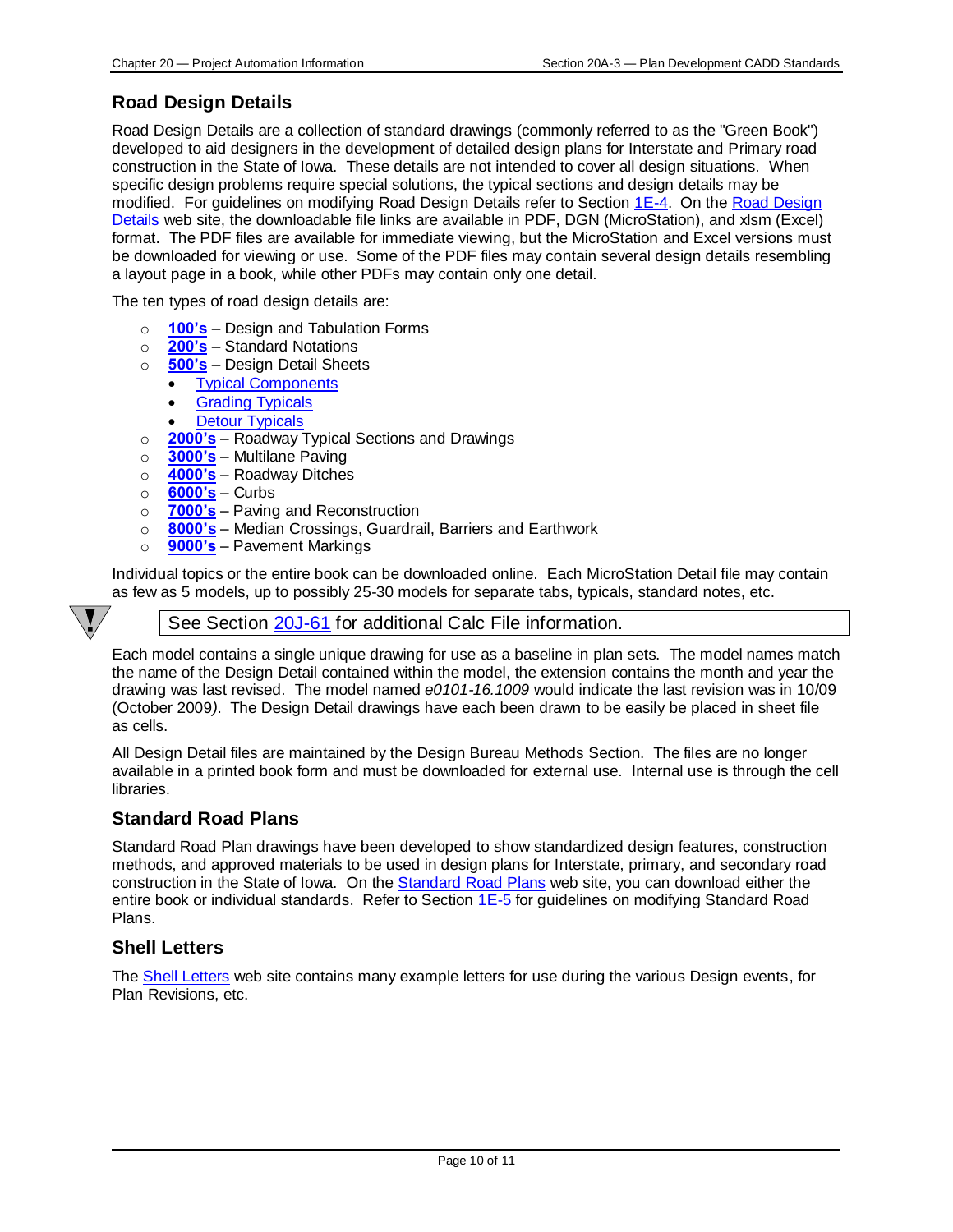# <span id="page-10-1"></span><span id="page-10-0"></span>**Geopak**

# **Element and File Naming Conventions**

A specific naming convention has been established for all Geopak and OpenRoads files, Coordinate Geometry points, Alignment Chains, Horizontal and Vertical curves, etc. See Section [20D-2](20D-02.pdf) for information related to Geopak Element and File Naming Convention, Section [20D-101](20D-101.pdf) for information related to OpenRoads Files and Naming Conventions, and Section [20D-102](20D-102.pdf) for information related to OpenRoads Element Naming Conventions.

# <span id="page-10-2"></span>**Survey Tools**

The Design Manual includes an extensive grouping of instruction files for **Geopak Survey Tools** and **Survey Feature Codes**, as follows:

#### **40B Surface Topography Data Collection**

| 40B-1  Feature Codes - Full Descriptions                 |
|----------------------------------------------------------|
| 40B-2Feature Codes - Titles Only                         |
| 40B-3Feature Codes - Categories                          |
| 40B-4Feature Codes - Modifications                       |
|                                                          |
| 40B-7Bridge Data Collection                              |
| 40B-8Culvert Data Collection                             |
| 40B-9Storm Sewer Intakes and Manhole Data Collection     |
| 40B-10Feature Codes for Roadway Survey                   |
| 40B-11Feature Codes for Entrance and Intersection Survey |
| 40B-12Feature Codes for Curb & Gutter Survey             |

#### **40D MicroStation and GEOPAK Survey Mapping Process**

| 40D-1Folder Structure and File Naming            |
|--------------------------------------------------|
| 40D-2Survey Preferences                          |
| 40D-3Loading Datasets                            |
| 40D-4Editing Survey Data                         |
| 40D-5Checking for Crossing Chains                |
| 40D-6Creating Horizontal Alignments              |
| 40D-7Processing Datasets in Models and Zones     |
| 40D-8Build DTM from Elements                     |
| 40D-9Build DTM from Survey Data                  |
| 40D-10Editing the DTM                            |
| 40D-11Drawing Contours                           |
| 40D-12Using Design and Computation (D&C) Manager |
| 40D-13Drawing Horizontal Alignments              |
| 40D-14Station and Offset Reports                 |
| 40D-15Completing the G Sheet                     |
| 40D-16GEOPAK Survey TOPO Model Links             |
| 40D-17How to Use the Survey Information          |

# <span id="page-10-3"></span>**Printing**

The Design Bureau uses Print Organizer for multipage processing (see [21E-1\)](21E-01.pdf) and MicroStation Print for scroll production (see [21C-33\)](21C-33.pdf).